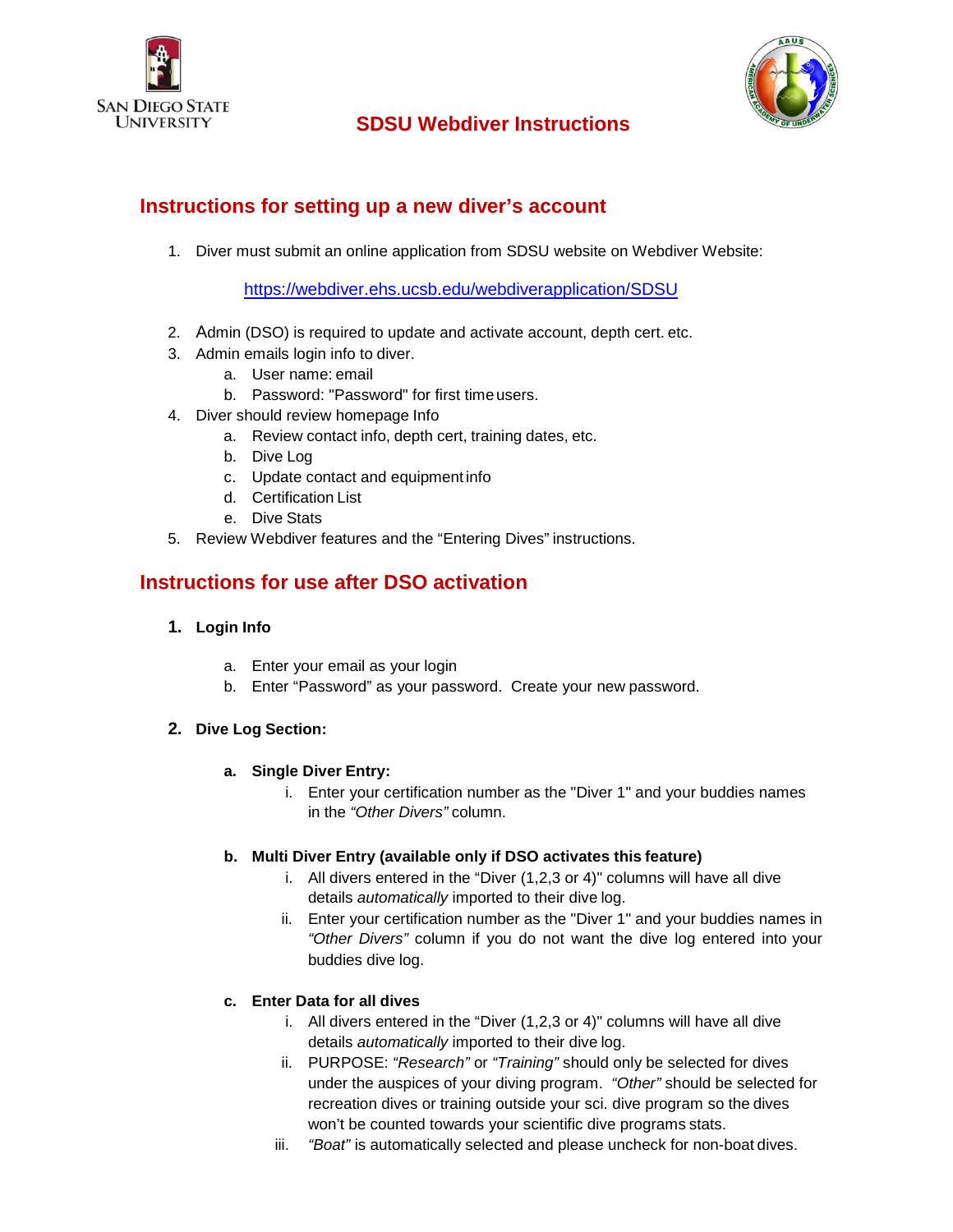



## **d. Dive Log Section: Individual Dive Details**

- i. Multi Diver Entry (available only if DSO activates this feature)
	- *1.* Divers 1-4 are always checked. Only uncheck if a diver sits out a particular dive and there is no need to uncheck a diver number if a diver hasn't been selected.
	- *2.* Example: Diver ID's for 1, 2 & 3 are entered. For Dive 1, they all complete a dive together. Leave all 4 boxes checked for that entry. For Dive 2, Diver 3 sat out dive so you would uncheck Diver 3 for that entry.
- ii. Selecting "Yes" for a dive incident will send an email to your DSO.

| <b>Enter Data for all Dives</b>                                                                      |                                 |                             |                                                            |                                                 |                                  |                    |                                   |                      |
|------------------------------------------------------------------------------------------------------|---------------------------------|-----------------------------|------------------------------------------------------------|-------------------------------------------------|----------------------------------|--------------------|-----------------------------------|----------------------|
| Divers selected will have all dives entered into their dive log.                                     |                                 |                             |                                                            |                                                 |                                  |                    |                                   |                      |
| Diver 1 (Lead Diver):                                                                                | Enter Diver ID: 1067            |                             | Or select: select certified diver-                         |                                                 |                                  |                    |                                   |                      |
| <b>UCSB Diver 2:</b>                                                                                 | Enter Diver ID: 1240            |                             | Or select: select certified diver-                         |                                                 |                                  |                    |                                   |                      |
| <b>UCSB Diver 3:</b>                                                                                 | Enter Diver ID: 1456            |                             | Or select: select certified diver-                         |                                                 |                                  |                    |                                   |                      |
| <b>UCSB Diver 4:</b>                                                                                 | Enter Diver ID:                 |                             | Or select: select certified diver-                         | $\pmb{\mathrm{v}}$                              |                                  |                    |                                   |                      |
| Purpose:                                                                                             | Research v                      |                             |                                                            |                                                 |                                  |                    |                                   |                      |
| Dive Mode:                                                                                           | Open-Circuit                    |                             |                                                            |                                                 |                                  |                    |                                   |                      |
| Dive Group:                                                                                          | Diving Safety                   |                             |                                                            |                                                 |                                  |                    |                                   |                      |
| Dive Computer or Table:                                                                              | Computer <b>v</b>               |                             |                                                            |                                                 |                                  |                    |                                   |                      |
| Specialty:<br>Blue Water Disc at no loe no Dry Suit no Night no Oil Platform no Aquarium no Altitude |                                 |                             |                                                            |                                                 |                                  |                    |                                   |                      |
| <b>Individual Dive Details</b><br>Submit Multiple Dives Cancel and Return to Dive Log                |                                 |                             |                                                            |                                                 |                                  |                    |                                   |                      |
| Date<br>(mm/dd/yyyy) UCSB Divers                                                                     | <b>Other Divers Location</b>    |                             | <b>Start Time</b><br>Depth<br>(hh:mm)<br>(f <sub>t</sub> ) | <b>B.T.</b><br>Visibility Temp<br>(ft)<br>(min) | Air, Nitrox<br>or Mix Gas<br>(f) | % Oxy Dive<br>Used | Incident                          | <b>Notes</b>         |
| 12/31/201-<br>$\mathcal{A}$ 1                                                                        | 124                             | <b>Gull Island</b><br>12:00 | 45                                                         | 66<br>15                                        | 60<br>Air                        | 21<br>▼            | <b>No</b><br>$\pmb{\mathrm{v}}$   | <b>Fish Survey</b>   |
| 12/31/201-<br>$\mathcal{A}$ 1                                                                        | $\mathbf{Z}_2$ 3 $\mathbf{Z}_4$ | <b>Gull Island</b><br>14:00 | 40                                                         | 55<br>15                                        | 60<br>Air                        | 21                 | <b>No</b><br>$\blacktriangledown$ | <b>Invert Survey</b> |
| $\mathcal{A}$ 1                                                                                      | 2834                            |                             |                                                            |                                                 | Air                              | 21                 | <b>No</b><br>▼                    |                      |

## **3. Certification List**

a. Select the "Certification List" button to view the status, depth rating, dive activity, emergency contact, etc for all our Active or Sustaining divers.

## **4. Dive Plans (available only if DSO activates this feature)**

- a. To Submit a Dive Plan:
	- i. Select "Add Dive Plan"
	- ii. Complete Dive Plan and select "Save"
	- iii. To Submit for Approval, select "Edit Dive Plan" and select "Submit to DSO for Approval."
- b. Expired Dive Plan
	- i. Select the expired dive plan from your dive plan page.
	- ii. Update and select the "Submit to DSO for Approval" button to have your dive plan reviewed for approval.

## **5. Training Course (available only if DSO activates this feature)**

- a. Review dates/time/location for an upcoming course: (CPR/O2, Nitrox, Refresher Dives and Equipment Inspections).
- b. Select "Sign-up" button to sign up for a particular course.
- c. Contact the DSO to cancel a course.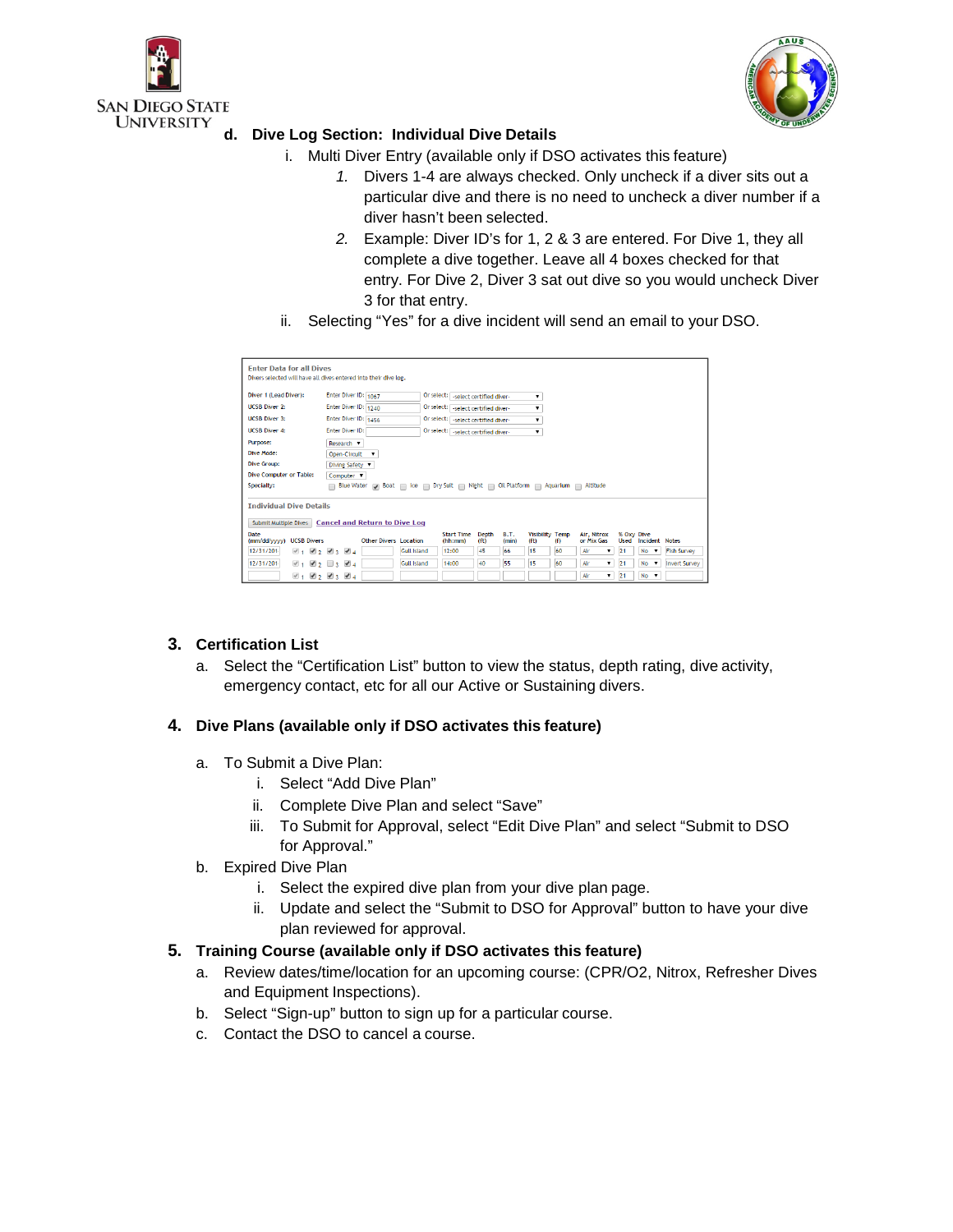



#### **Bue buddy (BB) Webdiver (WD) Instructions**

Useful Links:

My Bluebuddy App = <https://itunes.apple.com/us/app/my-bluebuddy/id616163274?mt=8>

#### My Bluebuddy Forum for FAQs = http://www.ediving.us/forum/viewforum.php?f=154

Having dives on MyBluebuddy allows a diver to carry their entire dive log with them at all times, just in case they need to show it to an employer or dive operator

#### **How to connect your BB to the App**

- 1. Download the BB App from iTunes (it is free) or the Android store
- 2. Open the "My Bluebuddy" app on your smart device
- 3. Tap on the icon (gear) in the lower right corner to open "Settings"
- 4. Scroll down and tap on "Device Manager"
- 5. Wet contacts on your BB unit to turn it on
- 6. Tap on "Scan for Devices"
- 7. When your BB is listed (make sure it is yours) tap on it
- 8. Once the check mark appears next to your BB tap on "Download Dives" icon at the bottom

9. Select "Download All New Dives" or "Download Dives in Range" (you will need to select the date range – you should do this if you are using a BB used by other divers, i.e. not your personal BB)

10. Once the dives are downloaded you can tap on the "View My Logs" icon at the bottom and tap on the dive you want to open

#### **Manually entering your dives into WD using your BB**

- 1. Open the "My Bluebuddy" app
- 2. Tap on the "View My Logs" icon on the bottom
- 3. Select and tap on the dive you want to log

4. Once the dive is open all the needed dive data will be available on the first page (start time, depth, bottom time, temperature)

5. Use this information to populate your WD dive log – you'll have to add the buddy, location and visibility.

#### **Logging dives on MyBB to send to WD (unit first needs to be registered)**

If you have more than a few dives to enter into WD – you've waited until the end of the month/season to enter your dives - it will be much faster and easier to manually enter your dives into WD using your BB (the method described above). The true usefulness of the upload is logging your dive while you are traveling back home via your smart device. Alternatively if you have no cell or internet connection (remote dive site) you can log your dives in the MyBluebuddy app daily (as outlined below) and when you do have a connection then send your logs to the cloud to be downloaded into WD

- 1. Open the "My Bluebuddy" app
- 2. Tap on the "View My Logs" icon on the bottom
- 3. Select and tap on the dive you want to log

4. Once the dive is open add the below information into the appropriate fields by tapping on the field and making a selection or adding the required information. Adding this information is required to upload the dive to the cloud. Any blank fields in these categories will result in an error when uploading to cloud. Make sure all of these fields are complete: